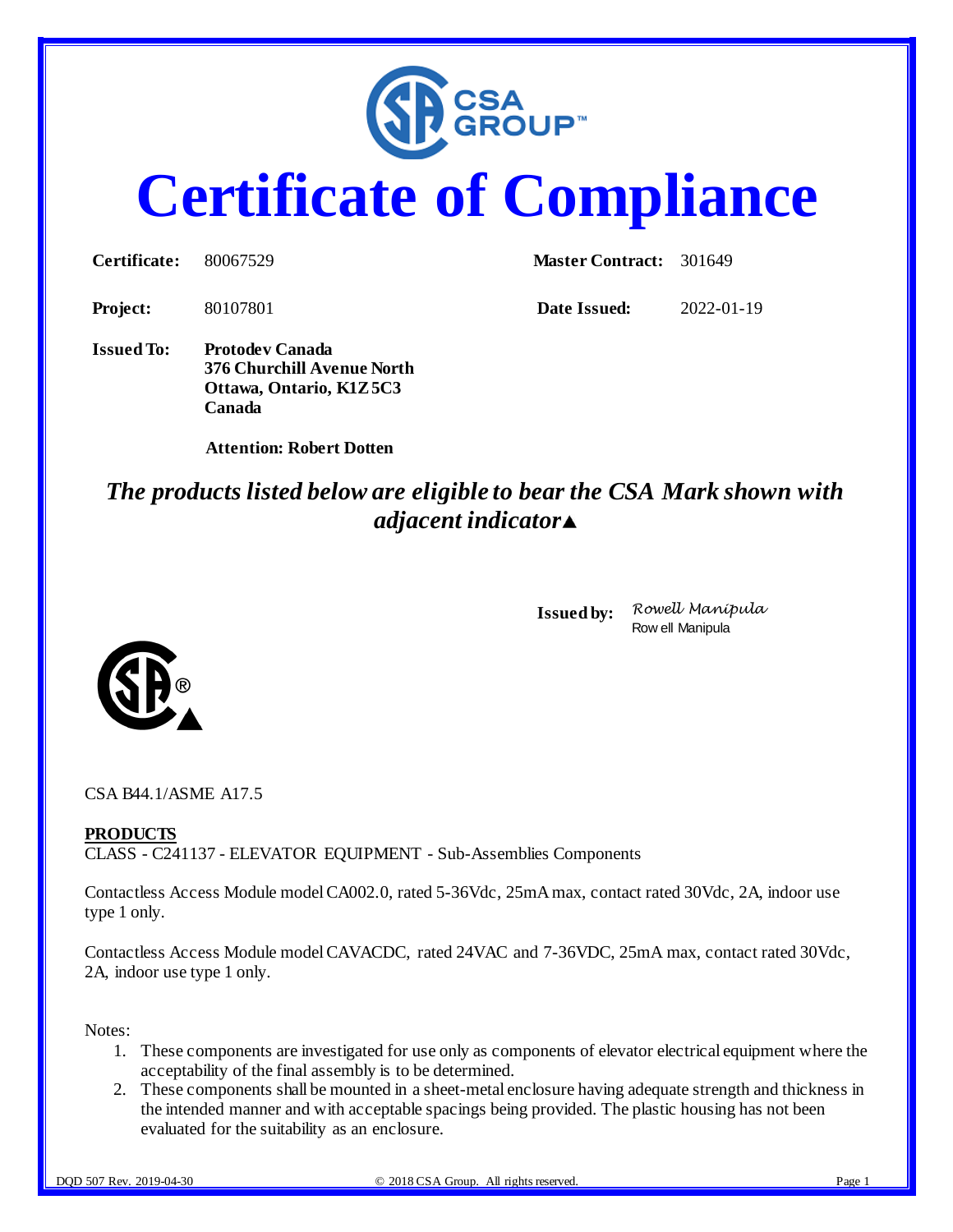

**Certificate:** 80067529 **Project:** 80107801

**Master Contract:** 301649 **Date Issued: 2022-01-19**

- 3. These devices have been evaluated and certified for not to be connected and involved in controlling any electrical protective devices in the elevator system.
- 4. Final acceptance of equipment, when installed is subject to the jurisdiction of the local elevator inspection authorities.
- 5. The CSA investigation of this equipment covers electrical fire and shock hazards only, and does not include investigation of the wireless interference.

#### **APPLICABLE REQUIREMENTS**

CSA B44.1/ASME A17.5 - Elevator and escalator electrical equipment

Notes:

Products certified under Class C241137 have been certified under CSA's ISO/IEC 17065 accreditation with the Standards Council of Canada (SCC). www.scc.ca